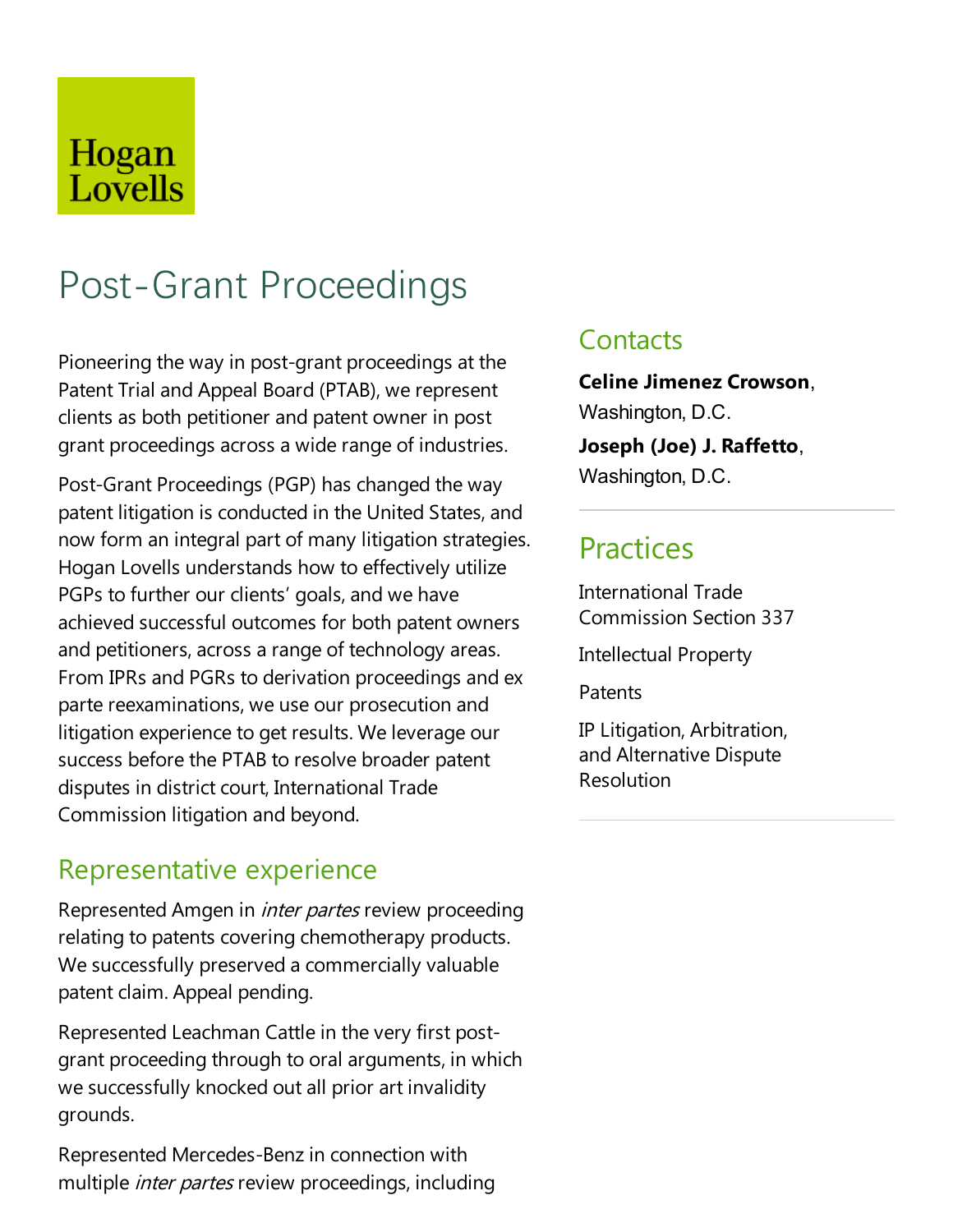implementing novel approaches to coordinate IPR strategy with reexamination strategy.

Represented Merck in inter partes review proceedings challenging the validity of the world's top selling vaccine patent; after oral argument and written decision, we invalidated 21 patent claims.

Represented SandboxLogistics in aa derivation proceeding before the USPTO to challenge a competitor's patent application. This derivation proceeding was only the seventh.

Leveraged the filing of five IPRs for Ricoh at a strategic time in corresponding district court litigation, causing patent owner Round Rock Research to settle the litigation on favorable terms for our client.

Represented Depomed in IPR proceedings before the PTAB upholding the validity of all challenged claims. This representation was one the first instances of a generic pharmaceutical company seeking IPR actions.

Achieved a stay of corresponding E.D.VA district court proceedings, followed by settlement on favorable terms for T-Mobile, after filing IPRs against all asserted patents in the early stages of the litigation.

### Latest thinking and events

#### Published Works

The year ahead for PTAB Intellectual Property Magazine

#### News

U.S. Patent Legislation: The STRONGER Patents Act of 2017 LimeGreen IP

#### News

US: Supreme Court Takes Up Constitutionality of Inter Partes Review LimeGreen IP News

Hogan Lovells Publications Patents or Trade Secrets? Yes, Please.

Published Works